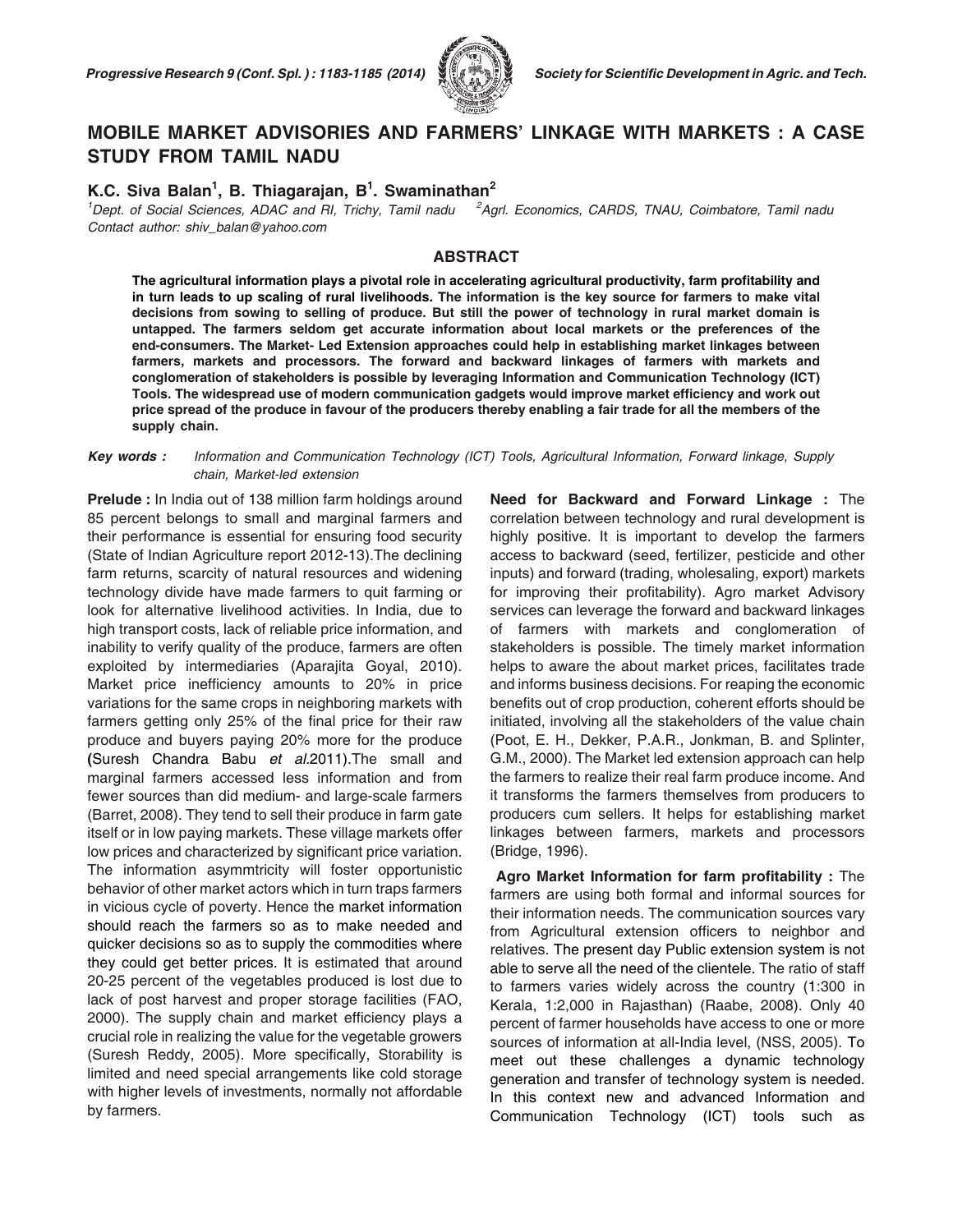Computers, Internet and Mobile phones have tremendous potential to facilitate technology transfer to farming community. Through ICT tools, people in rural areas can connect with the local, regional and national economy and access markets, banking/ financial services and also farm based services. The market information for the farmers will lead to transparency in the trade, better bargaining power which leads to better price realization. The market advisories also reduce transaction time, travel, and costs by bridging distances between market and farm gates. The personalized market messages strengthens interpersonal communications which can initiate local networks viz., Farmer Produce Organizations (FPOs), thereby exploitation of farmers by middlemen can be avoided. Along with the improved decision making process, gender bias can also be narrowed down since rural women can also participate in trade from their houses.

### **Mobile based Agro market advisory services**

With increasing mobile ownership of 951.37 million in India, Mobile technology has many more advantages such as personalized information sharing, instant delivery of message, mobility of devices and cheaper cost for deployment than any other ICT devices such as computers, Internet etc., The personalized, site specific, relevant and time bound Agro information sent via mobile handsets either text or audio formats will reach the end clientele and makes the innovation and diffusion process easier. The earlier studies (Overa (2006) ; Aker and Mbiti (2010); Fafchamps (2011); Mittal and Tripathi, (2010)) documented the positive impact of Mobile based market advisory services by initiating transparency in trade, reduced price dispersion, reduced information seeking cost, better bargaining power and better price realization and better livelihood of farmers.

 The small and marginal farmers, despite access to information, have not succeeded in overcoming constraints resulting from poor access to capital, poor infrastructure and lack of access to markets. The small and marginal category of Tomato growers is incurring commission and surcharges while selling to commission agents which in turn reduce their price margin. (Siva balan *et al*., 2014). Hence it is necessary to initiate infrastructure facilities like farmers shandy, market committees along with the implementation of modern communication technologies for Market Intelligence.

### **Success story of Thiruchendurai–Banana Trading centre and Cold storage godown**

India is the largest producer of banana with an annual production of 30.8 million tons from 8.30 lakh hectares and accounts to 19% of the total world production Banana is the most important fruit crop in India and accounts for 11.1 percent of fruit area and 32.6 per cent of the total fruit production. Tamil Nadu state ranks first among the states

in production. The state produced over 4.9 million tonnes of bananas in 2009-2010 and more than 8 million tonnes in 2012-2013. In Trichy district banana grows in 15,132 ha with a production level of 0.55 million tonnes. (National Horticultural Board Report 2012-13). Though National Research Centre for Banana (NRCB) and State Agricultural Universities developed many usable and fruitful technologies for enhancing the production, the banana grower's profitability depends on the market forces only. Moreover the post harvest losses accounts for 22-30 percent with a tune of Rs. 300 crores annually. The joint interventions of TNAU market advisory (DEMIC) and trade platform by government machinery viz., Directorate of Agricultural Marketing and Agribusiness , Government of Tamil Nadu made strong evidence of higher price realization and less information divide among Banana growers in Trichy district of Tamil Nadu, India. To prevent post harvest losses and better price realization, banana trading centre and Cold storage godown was inaugurated in Thiruchendurai village of Anthanallur Block of Trichy district on 30.6.14 at a cost of Rs.400 lakhs with the sponsorship from National Agricultural Development Plan (NADP) The open auction system is followed in the centre helps the farmers to get price margin without any middlemen commission. The participation in the auction is free for both farmers and traders. The farmers are well in advance informed about the dates of the auction via free short message services ( SMS) by Agro Market Intelligence cell & Business Promotion Centre ( AMIC & BPC ), Trichy. The farmers can plan their harvest based on the dates and participate in the auction

### **State of art facilities at Banana trading centre and Cold storage godown**

The tendency of farmers in selling banana without cleaning and grading at farm gate itself will lead to lesser prices per bunch. To help the farmers for better price remuneration, at Thiruchendurai banana trading centre , separate cleaning and grading facility is provided at free of cost. There is also space for packing the banana bunches, shops for traders, Vehicle parking space and Administrative buildings. The farmers from adjoin districts of Trichy, Pudukottai, Tanjore and Karur are participating in the auction. The farmers are bringing the bunches in Bi-cycles, Two wheelers, Mini vans and Lorries to the weekly open auction .The bunches are first graded in the grading place and assigned with auction serial numbers. The auction will be conducted by the officials from Directorate of Marketing and Agri business (Department of Agriculture) in the presence of both farmers and traders. Since there is no entry fee and charges for traders to participate in the auction, the farmers can get increased price margin without any commission. The farmers are getting the money for the quantity sold on the same day itself. Whenever there is a glut situation or market price is lower, farmers can keep their bunches in the cold storage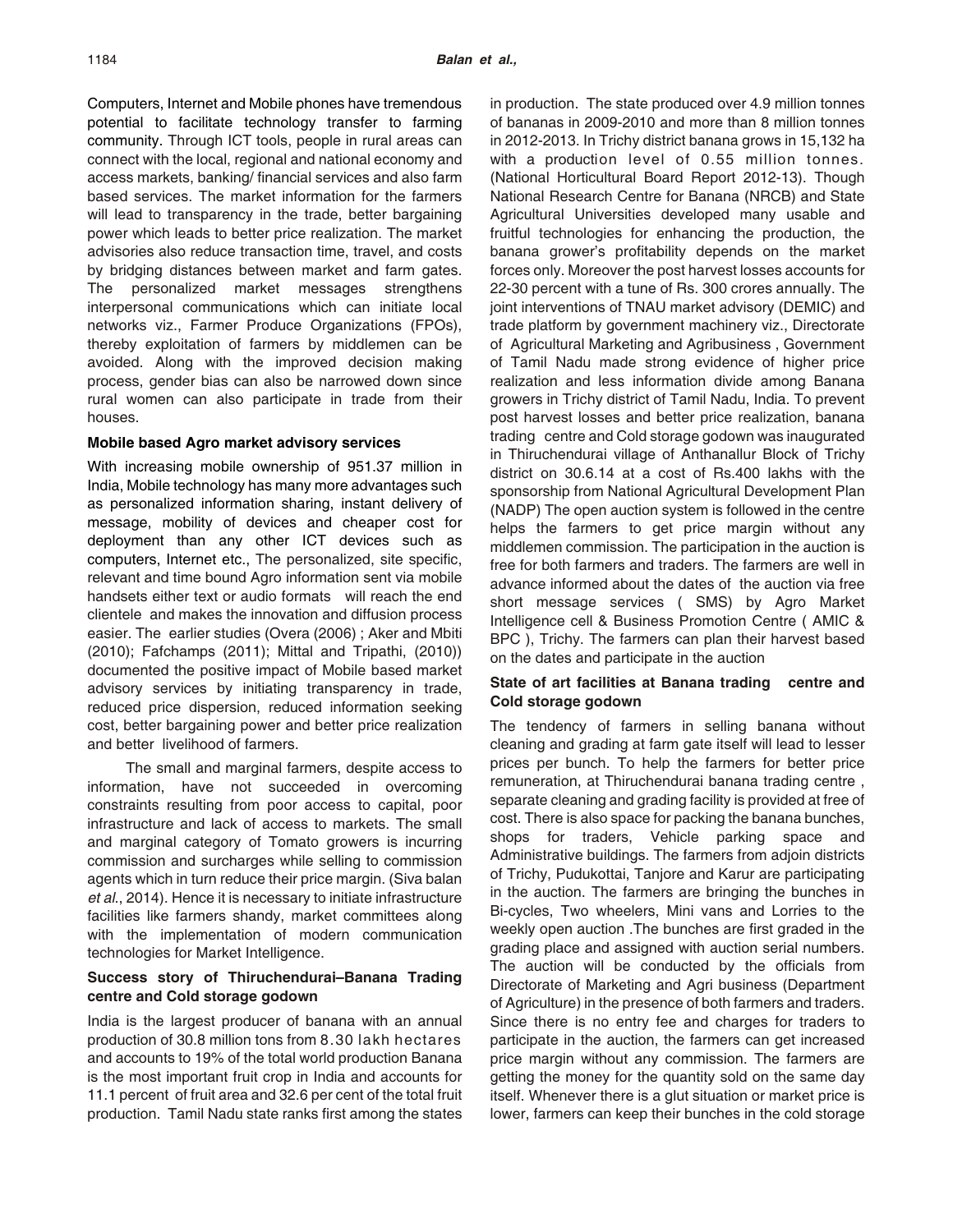| SI. No | Month     | No. of<br><b>Farmers</b><br>participated | No.of<br>Traders<br>participated | <b>Bunches</b><br>sold | Value of<br>transaction | <b>Highest</b><br>price sold<br>per bunch | Avg. value<br>per bunch |
|--------|-----------|------------------------------------------|----------------------------------|------------------------|-------------------------|-------------------------------------------|-------------------------|
|        | Auaust    | 53                                       | 34                               | 1793                   | Rs.2.68515              | Rs.375-450                                | <b>Rs.146</b>           |
|        | September | 62                                       | 56                               | 2981                   | Rs.5.81.321             | Rs.410 -550                               | Rs.221                  |
|        | October   |                                          | 59                               | 4458                   | Rs.5.77.562             | Rs.175-500                                | <b>Rs.136</b>           |

**Thiruchendurai Banana trading centre and Cold storage godown Aug.-Oct 2014 Auction details**

**Source :** Deputy Director (Agri business), Trichy Report, 2014

godown of 1000 Mt capacity. The storage charge for cold storage godown is highly affordable for small and marginal farmers at the rate of 60 paise per Kilogram for a period of one month.

 The farmers opined that they are getting more price margin while selling in the open auction than selling to commission agents or village merchants. The post harvest practices like cleaning and grading of the bunches also enhances the price of the bunched in the auction.

#### **CONCLUSION**

Poor efficiency in the marketing channels and inadequate marketing infrastructure leads to higher marketing costs thereby escalating the consumer prices also. The farmers should be completely clarified before subscription of any market advisory services. The awareness creation on newer advisory services and technology is also needed. The training need of the farmers should be identified and suitable addressed (Khurana, and Satvindarkaur, 1996). Thus seeking opportunities across the value chain with latest ICT gadgets to improve the farm profitability is imperative and timely.

#### **REFERENCE**

- 1. Agricultural marketing in FAO (2000). Concepts, policies and services, FAO.
- Aker, J.C. and M. Mbiti. (2010). Mobile Phones and Economic Development in Africa. *Journal ofEconomic Perspectives*, Volume 24, Number 3. Summer Pp: 207–232.
- 3. Aparajita Goyal, (2010). Information, Direct Access to Farmers, and Rural Market Performance in Central India The World Bank Policy Research Working Paper 5315.Pp 4-13.
- 4. Barret, (2008). Smallholder market participation. Concepts

and evidence from eastern and southern Africa. Food Policy, 34. 299-317.

- 5. Bridge. D.S., (1996). Supply chain management for fresh vegetables: The key success factors from the producers point of view. *Farm Management, 9 (7):* 357-364.
- 6. Fafchamps,M., and B.Minten (2011). Impact of SMS-based Agricultural Information on IndianFarmers. World Bank Economic Review.
- 7. Khurana, G.S. and Satvindarkaur (1996). Training Needs of Vegetable Growers, *Agricultural Extension Review, 8:* 19-22.
- 8. Mittal, S., S. Gandhi and G.Tripathi (2010). Socio-economic Impact of Mobile Phone on Indian Agriculture. ICRIER Working Paper No. 246, International Council for Research on International Economic Relations, New Delhi.
- 9. Overa, R. (2006). Networks, Distance, and Trust: Telecommunications Development and Changing Trading Practices in Ghana. *World Development, Volume :* 34, No. 7, Pp: 1301–15.
- 10. Poot, E. H., Dekker, P.A.R., Jonkman, B. and Splinter, G.M., (2000). Chain information to support Dutch Supply Chain effectiveness. *Acta Hort., 536 :* 645-650.
- 11. Raabe Katharina, (2008). Reforming the Agricultural Extension System in India. *Sample Survey Reports No.* 499.
- 12. Sivabalan (2014). Farm Profitability and Value Chain Management: Case Study from India: Families, Farms and Food. SEAVEG 2014. Regional symposium. Bangkok, Thailand.
- 13. State of Indian Agriculture (2012-2013). Ministry of Agriculture, Government of India.
- 14. Suresh Chandra Babu (2011). Farmers' information needs and search behaviors : Case study in Tamil Nadu, India. *International Food Policy Research Institute*. Discussion paper Pp: 8-12.
- 15. Suresh Reddy, J., (2005). Gaining competitive advantage through Supply chain management. *Ind. J. Agric. Sci., 35 (6) :* 32-34.